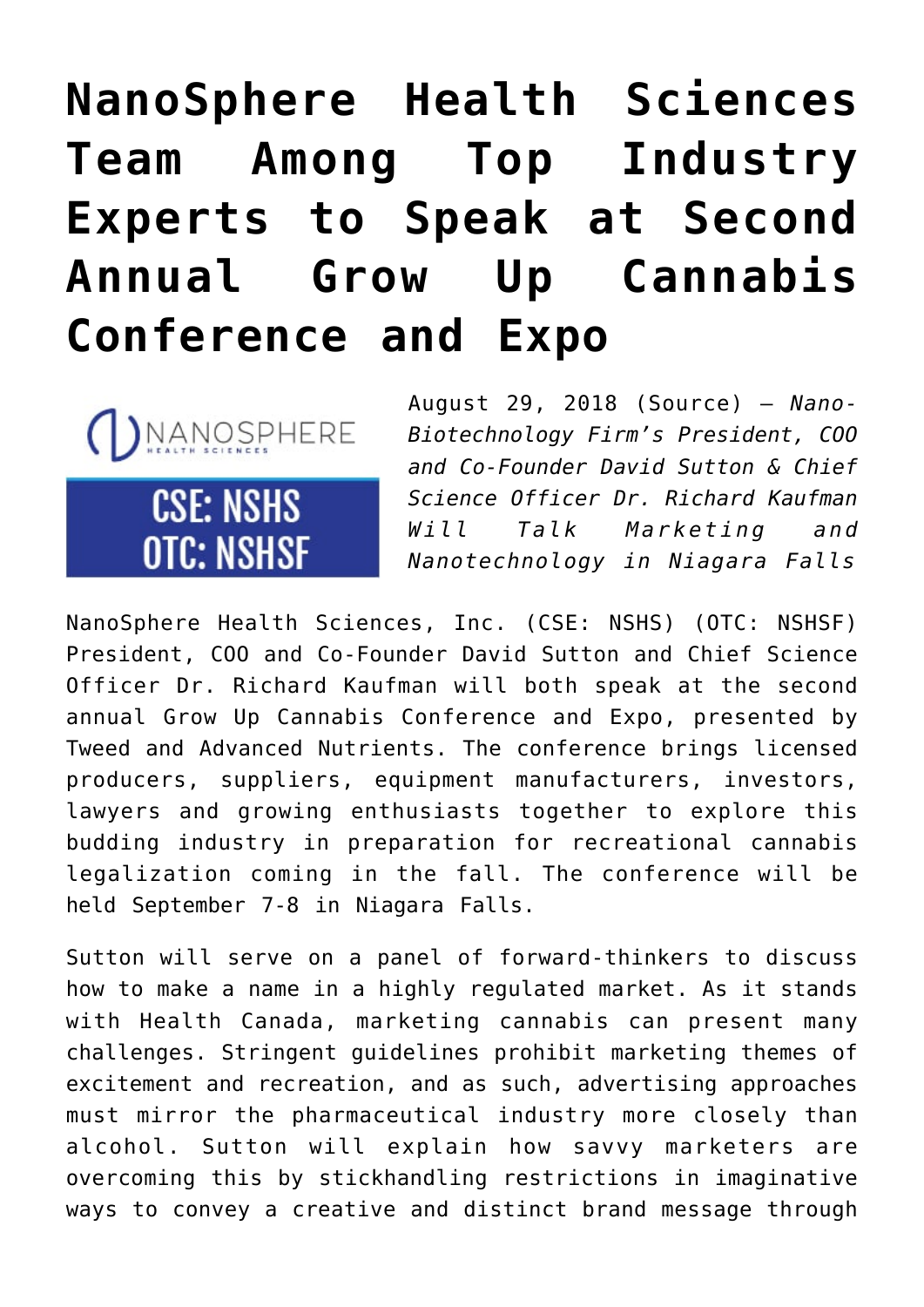social media, event sponsorship and other unconventional—yet effective—tactics.

Dr. Kaufman will present on the company's commercialized patented delivery system known as the NanoSphere Delivery System™, covering the ways in which NanoSphere has applied its technology to products for both therapeutic and recreational purposes. He will explain how NanoSphere's patented method of nano-encapsulating cannabinoids has created viable alternatives to smoking, vaping and consuming edibles, and how precision dosing will advance the company's continued innovation into the future, particularly in the areas of intra-nasal, transdermal and intra-oral delivery.

"From product innovation to breakthrough marketing strategies, the NanoSphere team is dedicated to finding inventive solutions across the board," said Sutton. "We are bringing advanced products to market for recreational and medical consumers, and our effort is full force when it comes to both technology and smart marketing. As we enter new territory and expand into Canada, trailblazing a unique—and fully compliant—marketing plan will play an increasingly important role in our business, differentiating us in a crowded and tightly controlled space. This, along with our continued efforts in cutting-edge delivery system application, will continue to elevate the cannabis space."

NanoSphere Health Sciences has developed products that successfully leverage the next-generation NanoSphere Delivery System<sup>™</sup> in the cannabis industry. The company's revolutionary Transdermal NanoSerum™, a serum delivering cannabinoids through the skin, is ideal for localized pain and inflammation, as well as providing systemic therapy and relief from anxiety. The nano-encapsulation technology significantly increases the bioavailability of cannabis when compared to NanoSphere's competitors. NanoSerum<sup>™</sup> is already commercially available in Colorado under the company's brand name Evolve Formulas and will soon launch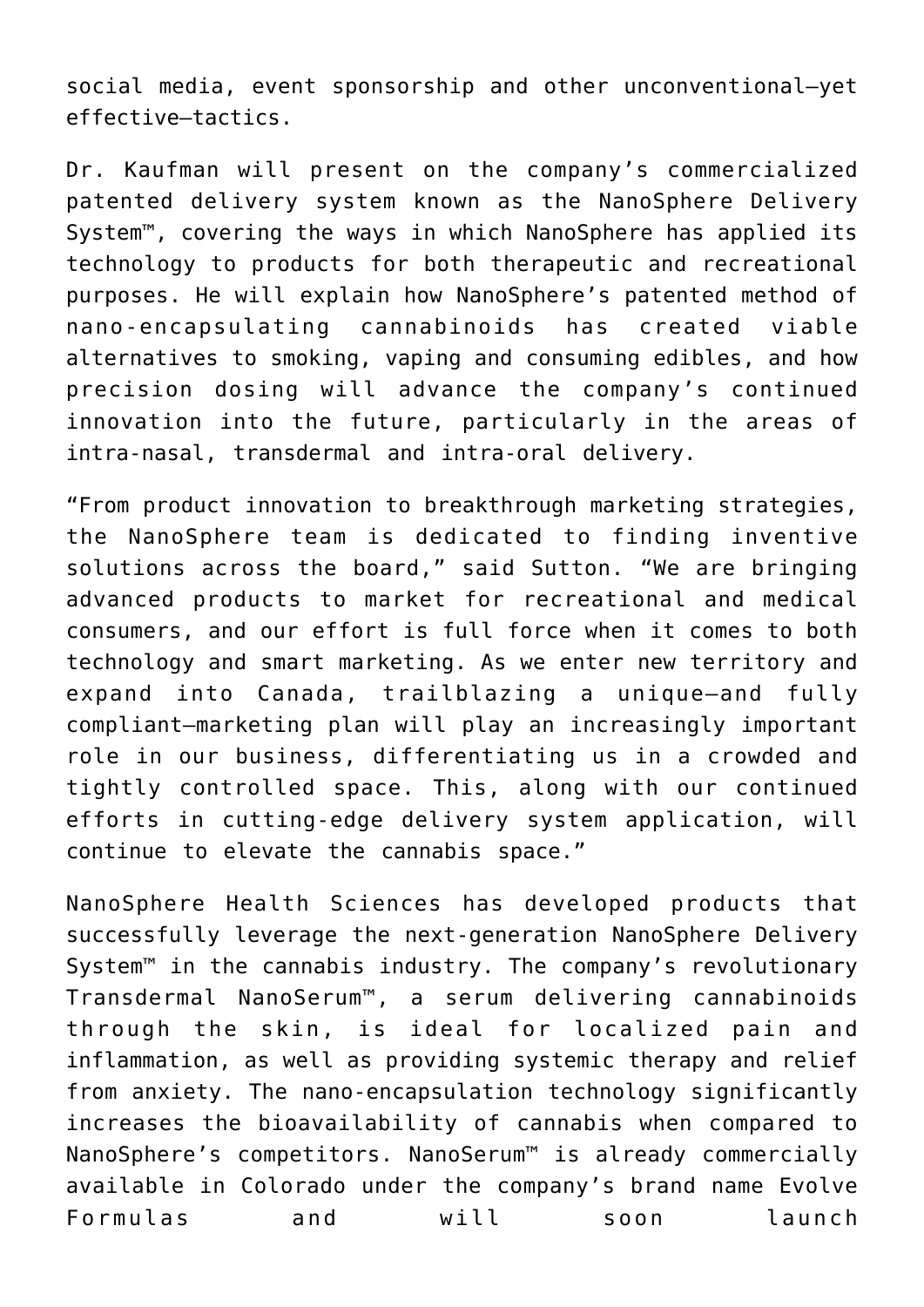in California, Arizona and Nevada. The company also just announced a partnership with Delta 9 Cannabis INC to bring Evolve Formulas products into the Canadian market.

For a full line up of speakers and additional details on the conference, visit <https://growupconference.com/>.

#### **On behalf of the Board**

Robert Sutton, Chairman and CEO

## **NanoSphere's Commitment to Licensing IP**

NanoSphere launched its IP licensing program in 2015 and is entertaining several licensing opportunities via a rigorous evaluation process. For more information about NanoSphere's licensing program, please visit: <https://www.nanospherehealth.com/licensing/>

## **About NanoSphere**

NanoSphere Health Sciences, Inc. is a biotechnology firm specializing in the creation of the patented NanoSphere Delivery System™, a revolutionary platform using nanotechnology in the biodelivery of supplements, nutraceuticals and over-the-counter medications for the cannabis, pharmaceutical and animal health industries, and beyond. NanoSphere Delivery System™ represents one of the most important developments for advancing the non-invasive and user-friendly delivery of biological agents in over 25 years. For more information on NanoSphere, please visit [http://www.nanospherehealth.com](http://www.nanospherehealth.com/).

## **About Evolve Formulas**

Evolve Formulas is the provider of the world's first and only scientifically proven nanoparticle delivery system in cannabis. Evolve's pioneering product, Transdermal NanoSerum™, is a fast-acting, ultra-strength transdermal formula infused with nano-encapsulated cannabis and cannabis extracts.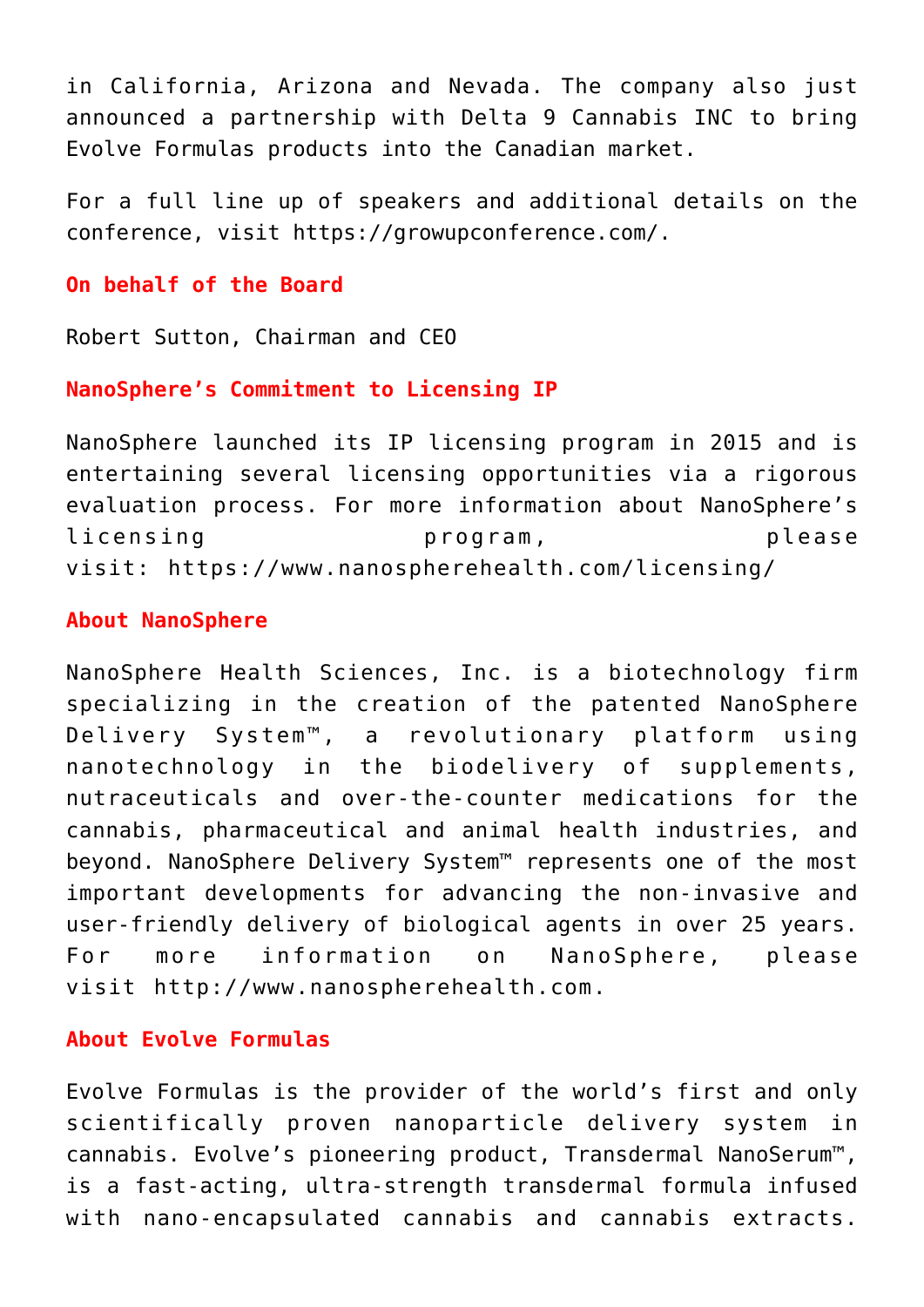NanoSerum™ immediately penetrates the skin to deliver directfocused results and intelligently carries a full spectrum of cannabinoids and phytochemicals to receptors throughout the body for systemic healing. Evolve Formula products leverage NanoSphere Health Sciences™ patented NanoSphere Delivery System™. The NanoSphere Delivery System™ is a revolutionary platform using nanotechnology in the biodelivery of supplements, nutraceuticals and over-the-counter medications for the cannabis, pharmaceutical and animal health industries, and beyond. For more information on Evolve Formulas, visit <https://www.evolveformulas.com/>. Follow us on [Facebook,](https://www.facebook.com/evolveformulas) [Instagram](https://www.instagram.com/evolve.formulas/) and [Twitter.](https://twitter.com/evolve_formulas)

## **About Grow Up Cannabis Conference and Expo**

The founders and producers of Grow Up Conference and Expo have decades of experience producing national profile events and creating global connections between business communities in the arts, broadcasting, media and technology. They have organized trade summit initiatives with governments around the world and have worked closely with sponsors in all levels of the Canadian government.

Veteran assemblers of forward-thinkers, their signature events include the internationally attended O'Cannabiz Conference & Expo, Canadian Music Week, the Digital Media Summit, Radio Interactive Summit and the career-making CMW Music Festival. They produce a myriad entertainment and media industry award events, including The Indies, The Canadian Radio Music Awards, the advertising industry's Crystal Awards, The Live Music Industry Awards and the annual Music Broadcast and Industry Gala. They also have a two-decade-long relationship with Canada's JUNO Awards.

Grow Up Cannabis Conference and Expo and O'Cannabiz Conference and Expo have been named the top two cannabis industry events in Canada by High! Canada Magazine.